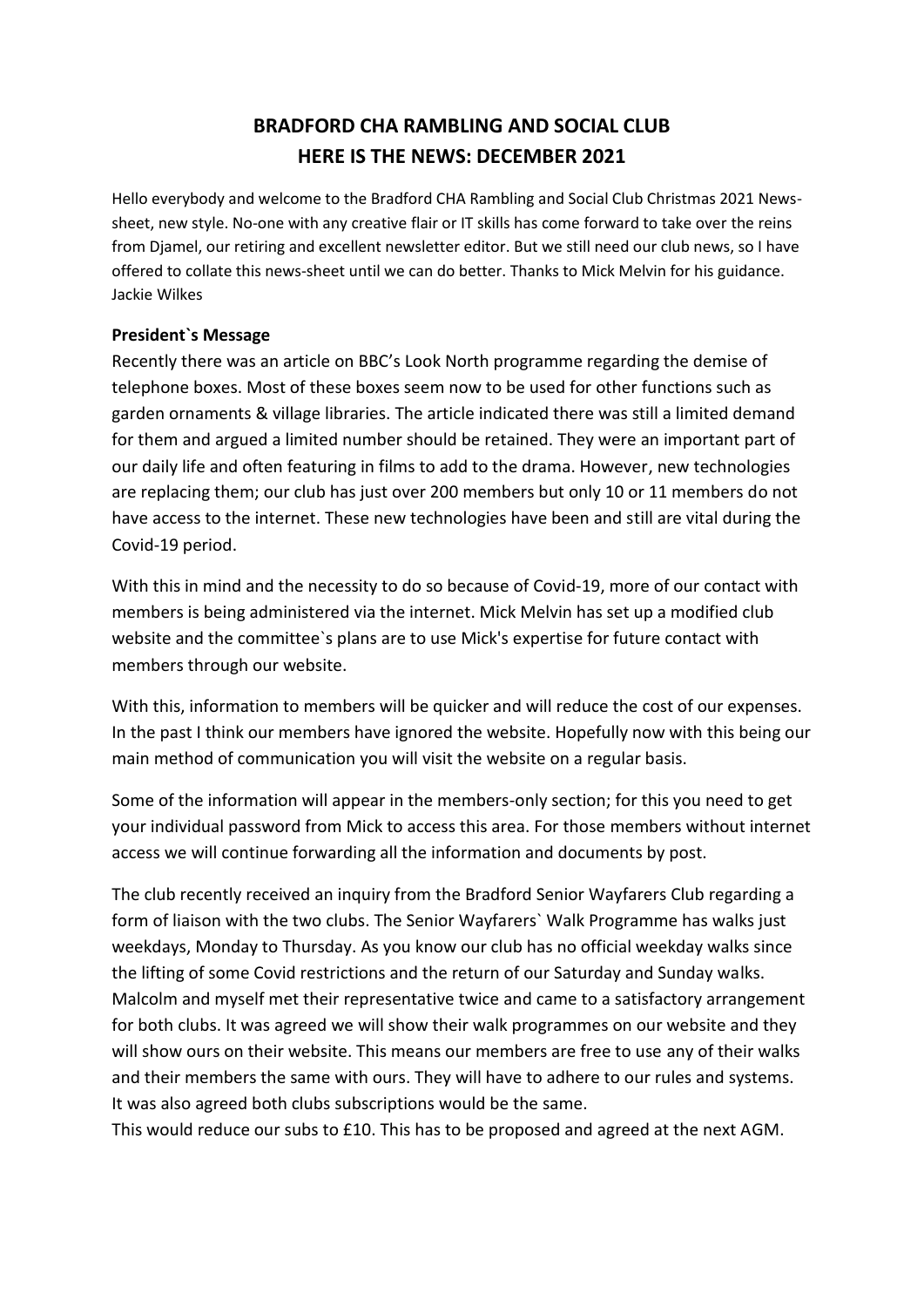Regarding the Capileira holiday, all those members entitled to a refund should have received their payment by now. Sorry for the delay, this was due to waiting for the results of travel insurance claims which could have affected the value of your refund. Ian Ainley

## **General Secretary's Report**

Well it's nearly Xmas again so I hope you all have a great one. Also do enjoy New Years Eve. I have planned a party with my family down near Slapton Sands in Devon....lots of rough cider I am told.

The most recent meeting of the committee was on the  $17<sup>th</sup>$  September and it was for real! One of the matters raised was an incident which raised several important issues when we are out walking. It was a Tuesday OWLS walk with the majority being CHA members when this incident occurred. The person concerned was walking down a very narrow and muddy path which was very slippery. There was a deep gully on one side with a stream and on the other side a fence with barbed wire. She answered her phone and started a conversation as she walked and lost her concentration. She then slipped into the stream and couldn't get out without help. It turned out she had broken her leg in 3 places on her tibia and has had to have a new knee. The paramedics turned up as well as Calder Valley Mountain Rescue. The committee agreed to donate £50 to the Mountain Rescue for their wonderful help.

There were 3 points I learnt from this incident:

- We had to have the what3words app [https://what3words.com](https://what3words.com/) on our mobile phone to inform 999 where we were
- We needed to have as a minimum the foil emergency blanket to keep her warm. The orange one would have been better
- *You should not answer the phone when walking unless you are on firm ground* as you need to concentrate on your walking

There was a discussion on the wearing of masks on the Sunday coach. It was agreed yet again that everyone on the coach should wear their masks at all times. This is club policy. However I see now that the government is again making the wearing of masks mandatory due to the new Covid variant. **Please make sure you follow this rule.**

It was also agreed to spend £1000 of the money that Alan Lindley left the club on 3 new signposts with Peak & Northern.

Progress is being made on the idea of sharing walks information between our club and the Senior Wayfarers. This should happen fairly quickly so do make these people welcome as I am sure you will. The SW organise walks 4 days a week between Monday & Thursday and often more than one walk a day.. There is no conflict with our club as we at least most of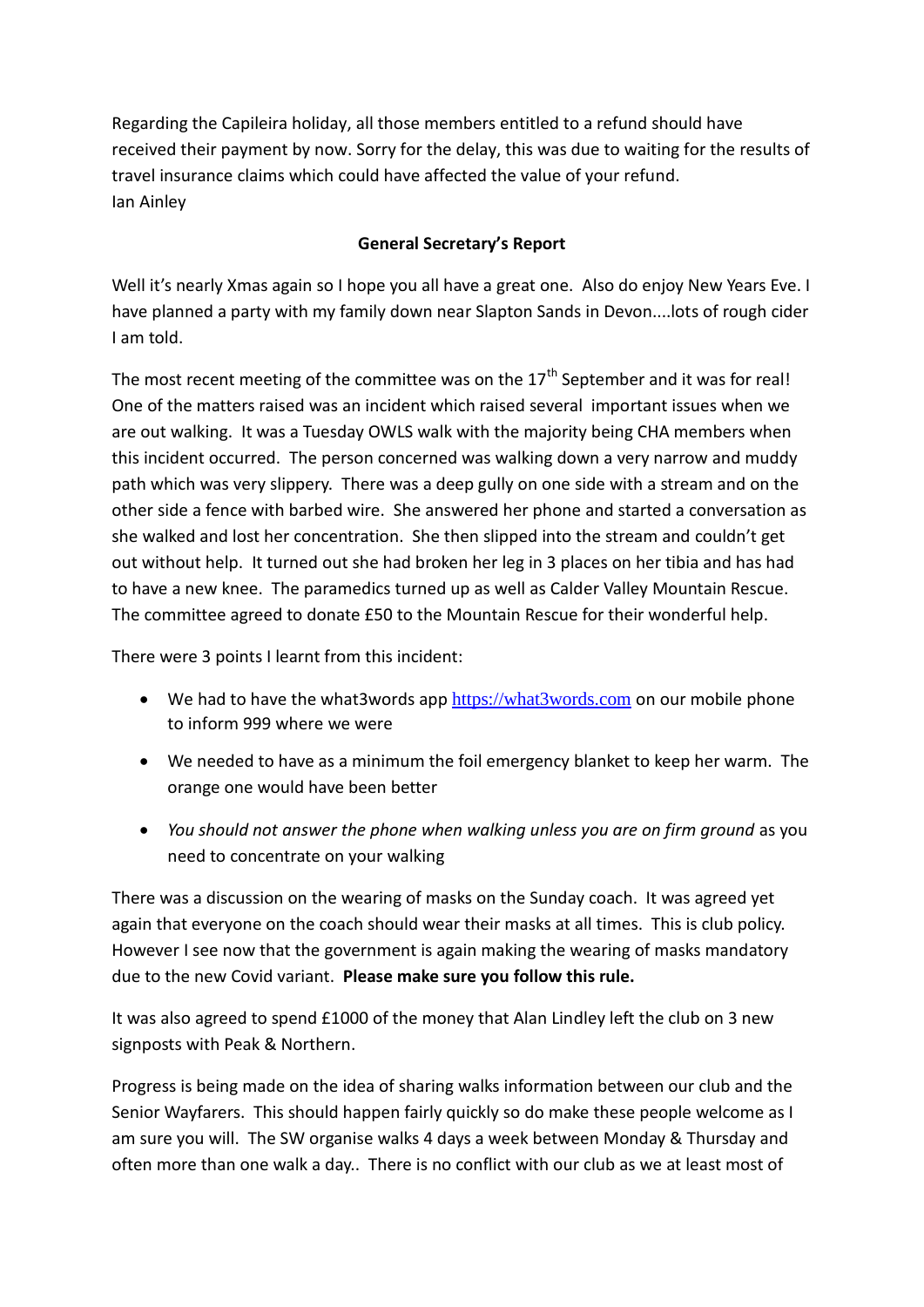the time organise walks on Saturdays and Sundays.

One exciting new venture is that the club is setting up a PayPal account for Meetup members who will be able to pay direct for the Sunday coach. If successful this method could be introduced in the future for all members. Ronnie the Treasurer has more information on this idea.

Malcolm Walters (General Secretary)

#### **Treasurer's Report: CHA Coach April to December**

You may remember that we were only allowed to recommence using the coach at the end of April and until the middle of June numbers on the coach were restricted to 25. There was some loosening of the numbers allowed after that increasing those allowed on the coach to 40 but it was not until the beginning of October that we could go back to the capacity of 53.

There was reluctance at the beginning for the membership to come back to supporting the coach and throughout the period there never has been a large waiting list and from memory there was only a few times when some could not come.

Once the capacity rose to 40 the walks had again been advertised on Meetup. This has been a success in that it has brought new members into the CHA and they have continued to support the coach.

This has helped the average numbers using the coach. For the current year the average is 36, but this takes account of when we were only allowed 25. From September the average is 42. We aim to achieve an average of 40 so at the moment we have a bit of credit to cater for the winter period. We still need your support so try to come out. Due to this uncertainty we have been running the coach on a fortnightly basis and this seems to have kept numbers up. This will continue to the end of this financial year when the position will be reviewed.

With the Covid restrictions we had to provide JAK details of the passengers on the coach and the pick-up points. This was initially the prime reason why pre booking was brought in but also with the tightening of restrictions with regard to banking cash it was not possible to go back to the old system. The fares need to be paid by cheque, bank transfer or if booking via Meetup by PayPal The latter was set up primarily for non-CHA members booking via Meetup & they can now only sign up by making a prior payment via PayPal. A charge is made to the CHA for these transactions but this does not stop CHA members using this method of payment.

I am sorry to advise you that cash is not really wanted and only as a last resort would this be taken. If you cannot use the other means you would need to contact Ronnie Wade before the walk so that he is aware that a cash payment on the coach will be made.

Ronnie Wade (Treasurer Bradford CHA)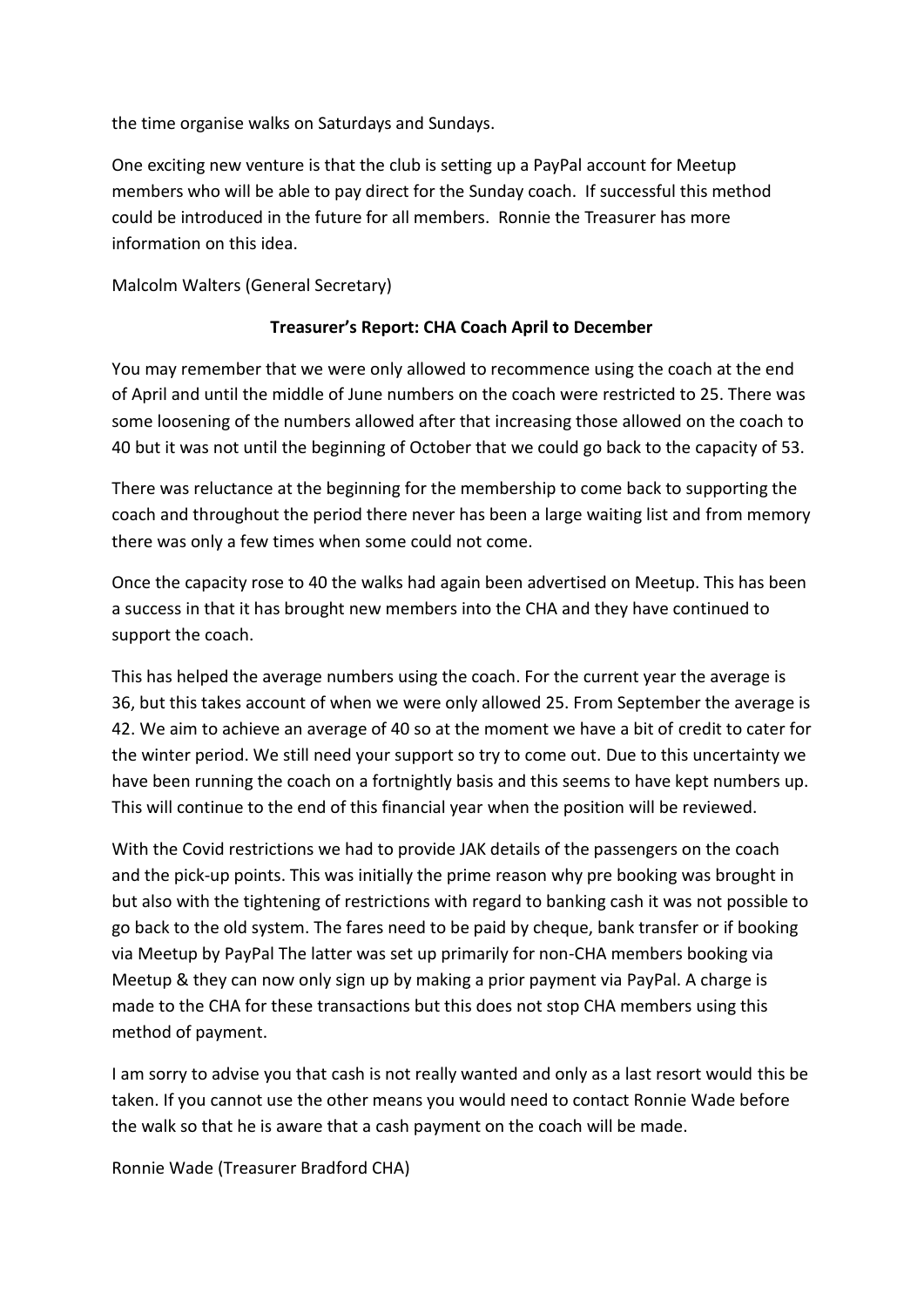## **Saturday Secretary's Report**

Hi Everyone. I hope you all had a really good Christmas.

Our Saturday Christmas dinner was held at The Swan Inn, Addingham on 4<sup>th</sup> December. Thirteen CHA members were at the dinner plus two guests, all enjoyed the meal and we were well looked after by the staff. Thanks to John Feather for leading the pre-dinner walk.

The next syllabus is another short, three month one, a total of thirteen Saturdays, there is no walk on March  $26<sup>th</sup>$  as the club is away for the weekend.

These thirteen walks are led by a total of ten leaders, some leading more than one walk. We must recruit more members to lead walks or we soon won't be able to fill the syllabus. No special training is needed to lead, just the ability to look at a map, choose a route and follow the paths. We all get it wrong sometimes, take wrong turnings or just get hopelessly lost; please just give it a go. Ask any of the leaders (Saturday or Sunday) for advice.

The main WhatsApp group now has 103 members and we have a separate group for posting photos and videos (these were becoming so numerous that it was hard to find walk information among the pics). This group has already got 52 members.

Wishing you all a Happy New Year

Gill

## **Sunday Rambles Secretary's Report**

All the best for the festive season!

Last time I wrote it was still (just about) summer, and we were confident enough to run a 6pm finish trip to Ambleside, which received massive support. We now seem to have an established core of participants in the new enforced system. It is wonderful to be able to walk again in the more difficult-to-access areas that were out of reach. But as we might have guessed, much is still too unpredictable for us to take the risk of going back to how we were, and that's even without the bank's reluctance to deal with our money! So the attached syllabus again involves fortnightly coaches with a similar booking system for which we are very indebted to Ronnie.

This programme takes us up to the end of GMT, so 5.00 pm finishes throughout, except for the 13th of March when, in honour of the C leader's very big birthday, we get to stay out until 6.00 pm.

After Easter, who knows, but we are thinking of maybe 6.00 pm finishes as of old. We can then get a little further afield if all goes well. I already have a few walks lined up, so if you would like to lead anything or have any ideas, please let me know soon because these fortnightly three-month programmes get filled up much more quickly!

Jackie Wilkes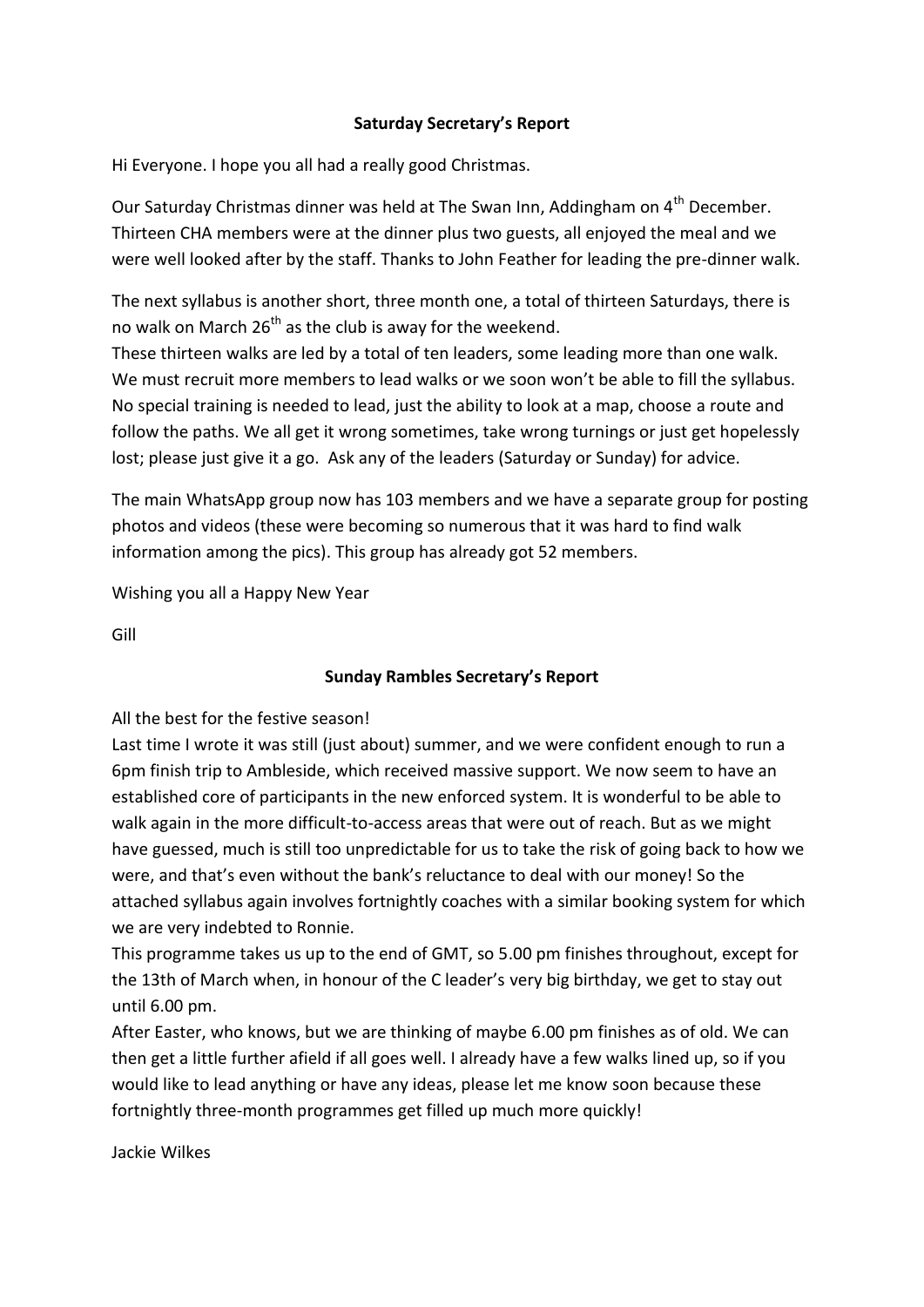#### **Membership Secretary's Report**

Hi Everyone, the CHA `grows on`

 The current membership now stands at 210. Within that figure are 25 brand new members to our club since  $1<sup>st</sup>$  April 2021. Accepting the current situation which we have all had to endure, this is a very positive result for us. At least 75% of the new memberships are linked to Meet Up which we subscribe to. The rest are word of mouth and friendships, with the main attraction surely being that we are totally unique with our (*let's hope it soon every Sunday*) club coach.

The next time you hear from me will be with your Annual renewal to CHA, but that isn't until March 2022.

Jackie Hotchen, Membership Secretary

## **Social Secretary's Report**

Hi everyone, New Year is fast approaching, and I am sure we are all looking forward to more social events, holidays and regular walks with the club.

Socials we have enjoyed.

Wednesday 6th October 2021.

The Salt, Saltaire: a room was reserved for us downstairs. Nineteen members came along and most chose the pizza option which was very nice. It was good to see two long time members, Mick Farrar and Mike Smith. Everyone seemed to enjoy the evening, it's still a novelty socialising with friends in a pub.

Wednesday 3rd November 2021.

Wetherspoons, Bingley: they reserved the raised area in the pub for us so we could all socialise together. There was lots of laughing and talking, nineteen people came along. The food was good and the staff were friendly, so I hope everyone enjoy the evening. Linda Richardson

 (for details of next events, see following programme). Thanks to Jean Shepherd for transport details

PS from Jackie Wilkes: and Linda organised the wonderful Sunday Christmas Dinner at Long Ashes after all the stress of last year's cancellation and this year's uncertainty- three lovely Wharfedale walks and an excellent dinner. Thanks Linda!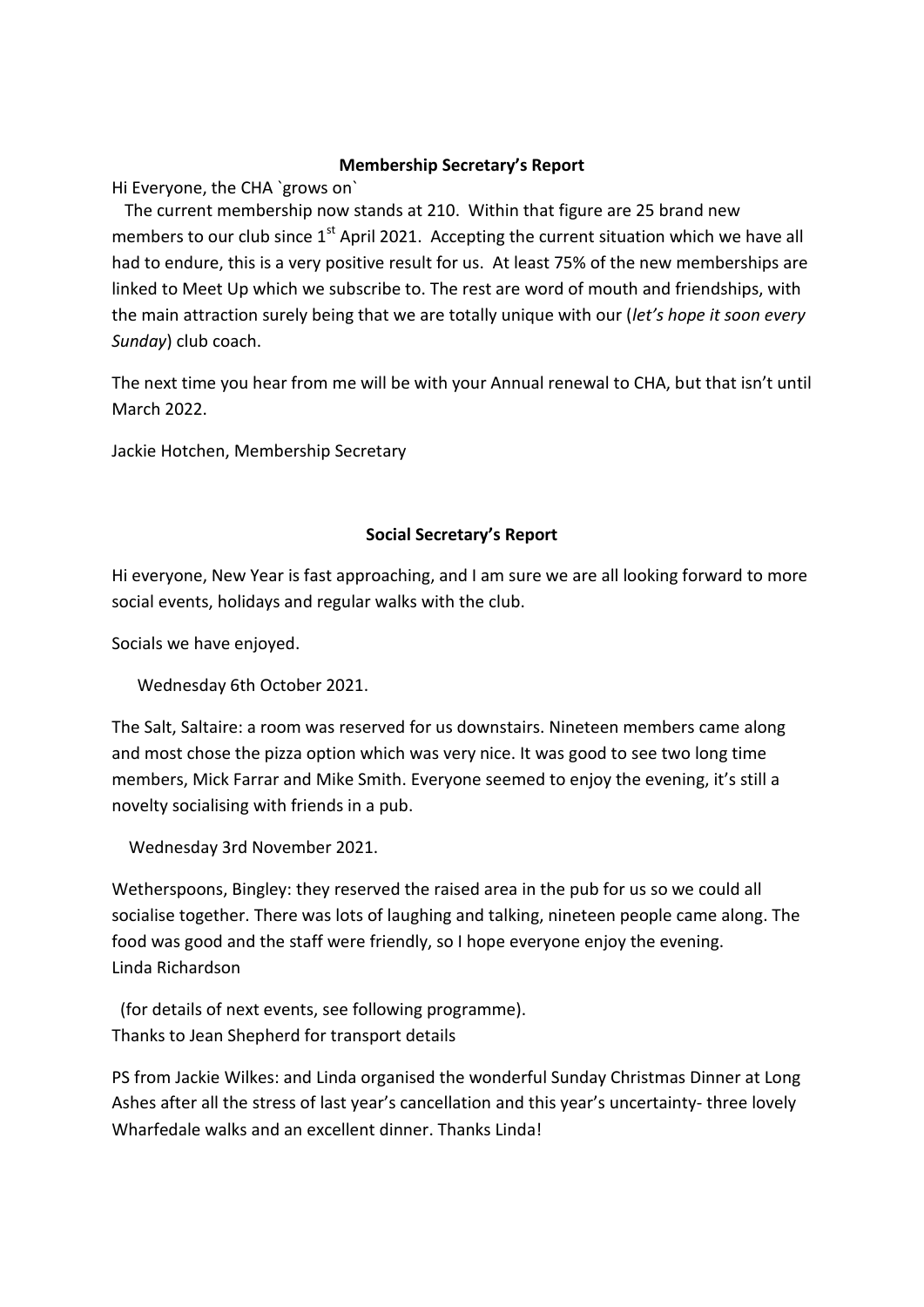## **Weekend coordinator's Report**

## **Shap Wells 25th March 2022**

I am pleased to report that we now have 50 people booked on this weekend and I am creating a waiting list in case there are any last minute cancellations. If you are interested and have not booked please get in touch.

The booking form in the last newsletter included incorrect room rates, so to clarify, the rates should be:

Double/Twin £138 per person

Single £178

If you have paid a deposit of £10 the balance is due by the end of **January.**

If you thought you had paid in full, you may still owe £20. If unsure please get in touch.

## **October 2022**

I am still at the planning stage for the October weekend, but if anyone has any suggestions of hotels that are large enough to take up to 50 people and are reasonably priced please let me know (bearing in mind travel time and suitable walking area). Jayne Noble

## **A Message from Rita, Holiday Coordinator 2022**

A reminder that the second payment for Ilfracombe, of £126, is due at the end of December.

## **About the Club's Website**

**Club's Website:** 

## **Members area**

The Member's area is now up and running and has been tested by some members and is working well. I have created a place on the web site for private information which can only be accessed by members who asked for a password. A new more prominent link to this area has been included on the main menu.

## **Coach pick up points**

The coach pick up points have been updated to reflect some new stops. i.e. Keighley and Trafalgar House on Nelson Street in Bradford.

## **Privacy Policy**

I have drafted a simple privacy policy for the Website. I am still working on it but the requirements are complicated and may require legal advice, consequently we may need to take out a subscription.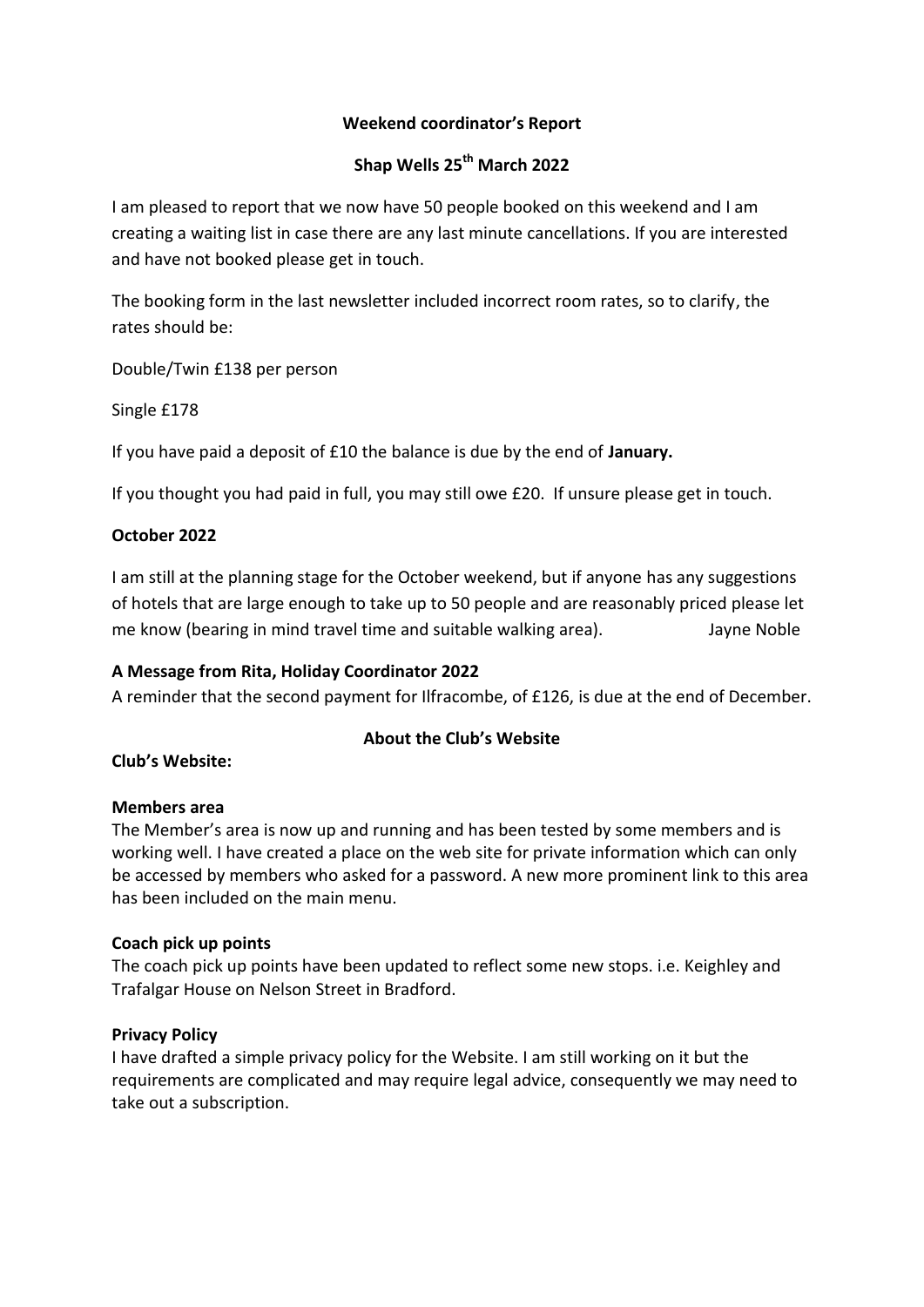#### **Navigating the Club Website**

Ray Wilkes and I have been working on a guide to help people navigate the Club's Website. Ray has produced the useful information below.

#### **Finding out what you need to know about our club:**

Because of Covid we have stopped producing printed material such as our syllabus and website because we often have to make last minute changes. However, we know that this is causing difficulties to some of our members.

So here is what we hope is a useful guide for those unfamiliar with websites.

If you are very unfamiliar with using the web try this link first.

Control Click to follow the links.

## <https://edu.gcfglobal.org/en/internetbasics/understanding-hyperlinks/1/>

If you go to [http://www.bradfordwalking.org](http://www.bradfordwalking.org/) you will come to our **Home Page** which has a menu of the items you may be interested in. Across the top of the page there is a menu which is self-explanatory. Have a look. At the bottom of most pages, including the Home Page there is a link to:-

- · Walks and Club Events. This page has our newsletters and events page
- · Our Links This has a lot of useful links, including train services
- · Coach Pick up points You can go back a page by clicking the back arrow top left. Have a look at these!

## **Syllabus and details of walks and socials**

The menu at the top of our Home Page includes Saturday and Sunday walks which provide info on our Saturday and Sunday events.

At the foot of these descriptions there is a link to our current syllabus which has an introduction and the events. You can skip the intro by scrolling down to the events.

#### **Committee Members**

On the membership page you will find more info about our club and this includes contact details for the Saturday and Sunday Rambles secretaries, and a general enquiries number. On the **Home Page** there is a link to **our committee** which contains contact details of each committee member and a link to our Meetup Website.

#### **Membership**.

There is a downloadable printable membership form for new members, which includes how to pay.

Ray Wilkes

#### Report by **Mick Melvin Administrator**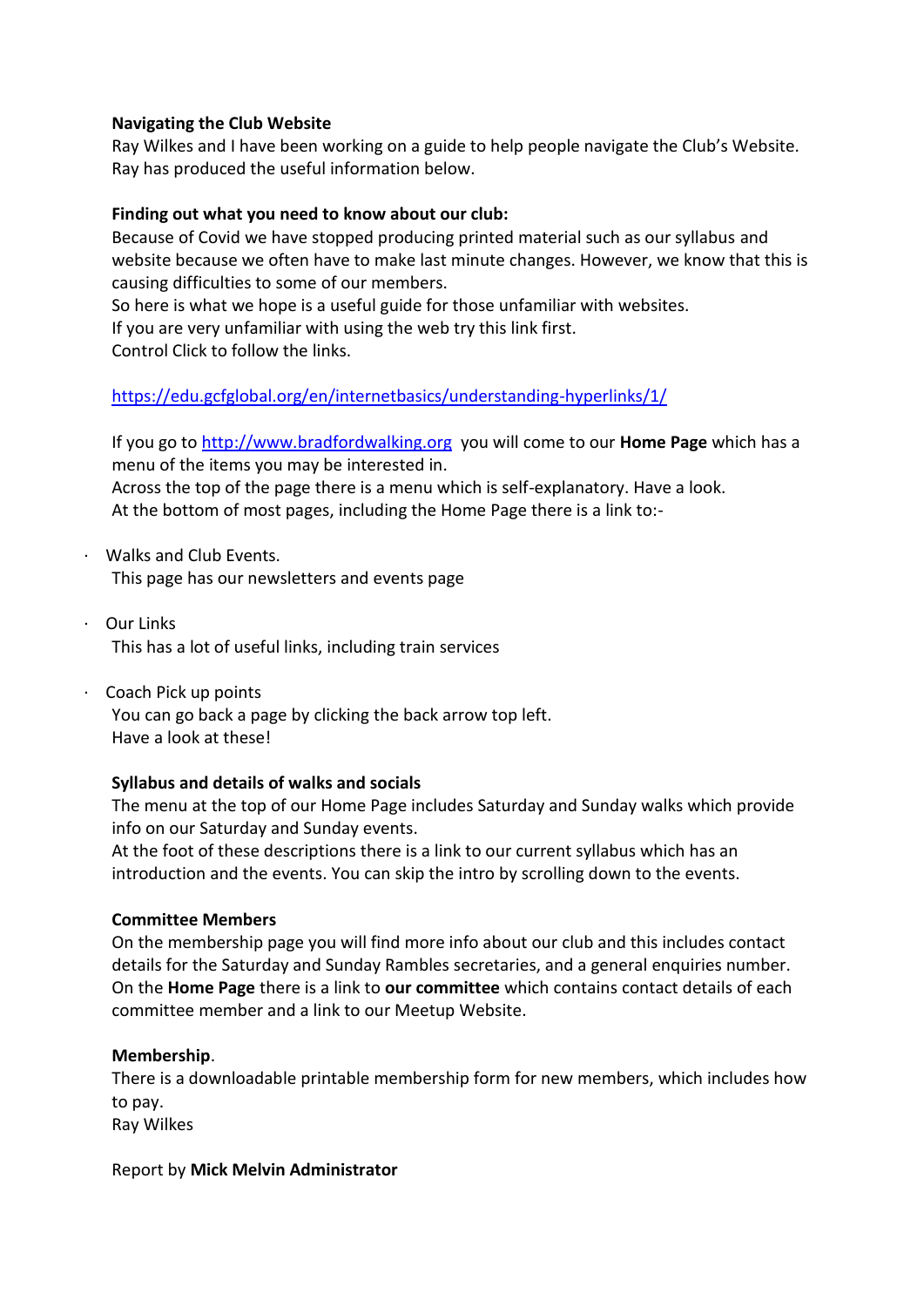## **Be Adventure Smart**

This is a campaign supported and promoted by a wide range of organisations, and it simply asks you to consider three questions before setting off for a walk or it could be a climb or a bike ride or even a wild water swim:

Do I have the right Gear?

Do I know what the weather will be like?

Am I confident I have the knowledge and skills for the day?

I would suggest all walk leaders and anyone who is regularly going out walking look at this web site as it has plenty of useful advice so that you are prepared to do anything you can to prevent accidents and problems. This can be found at the link below: Ronnie Wade

## <https://www.adventuresmart.uk/>

## **An Invitation from Verner Wheelock, Senior Wayfarers**

I am delighted that CHA has reached agreement with the Bradford Senior Wayfarers to collaborate. I would like to issue a cordial invitation to all those in CHA to join us in some of our activities. We have 7 groups which have walks regularly during the mid-week. Details of the walks are on our website[: https://www.seniorwayfarers.org.uk/](https://www.seniorwayfarers.org.uk/)

These details have also been added by Mick to our own website: [http://www.bradfordwalking.org](http://www.bradfordwalking.org/)

Here is a summary of the groups:

- Monday 8 Milers.Leaders: Rod Seed TN 07849861639 and Ian Robottom. <https://www.seniorwayfarers.org.uk/monday8mile.html>
- Tuesday 5 Milers. Leader:David Webster TN 01274 602193 or 07975721112 <https://www.seniorwayfarers.org.uk/tuesday5mile.html>
- Tuesday 4-5 Milers.Leader:Teresa Hall TN 01535633848 or07875 716662 <https://www.seniorwayfarers.org.uk/tuesday4to5.html>
- Wednesday 4 Milers Leaders: John & Judith Bentley. Email: [bentleyj2@sky.com](mailto:bentleyj2@sky.com) TN 01535274818, 07928609688 <https://www.seniorwayfarers.org.uk/wednesday.html>
- Thursday 5/6 Milers. Leader: Hazel Seed TN 07813502131 <https://www.seniorwayfarers.org.uk/thursday5mile.html>
- Thursday 8 Milers. Leader: Barry Parker TN 07964216184 <https://www.seniorwayfarers.org.uk/thursday8miles.html>
- Thursday 8-10 Milers. Leader Russell Driver TN 07443511985 <https://www.seniorwayfarers.org.uk/thursday8to10.html>

If you would like further information, please do not hesitate to contact the Leader of the group that might be of interest. In addition, we have a programme of events planned, for which there is a charge to cover the costs. Details are here:

- 1. Friday  $18^{th}$  March. There will be a buffet lunch to mark the 90 $^{th}$  birthday of Frank Starr, one of our long-time members. £20
- 2. Thursday  $28^{th}$  April. Coach trip to Ambleside with two walks, £17